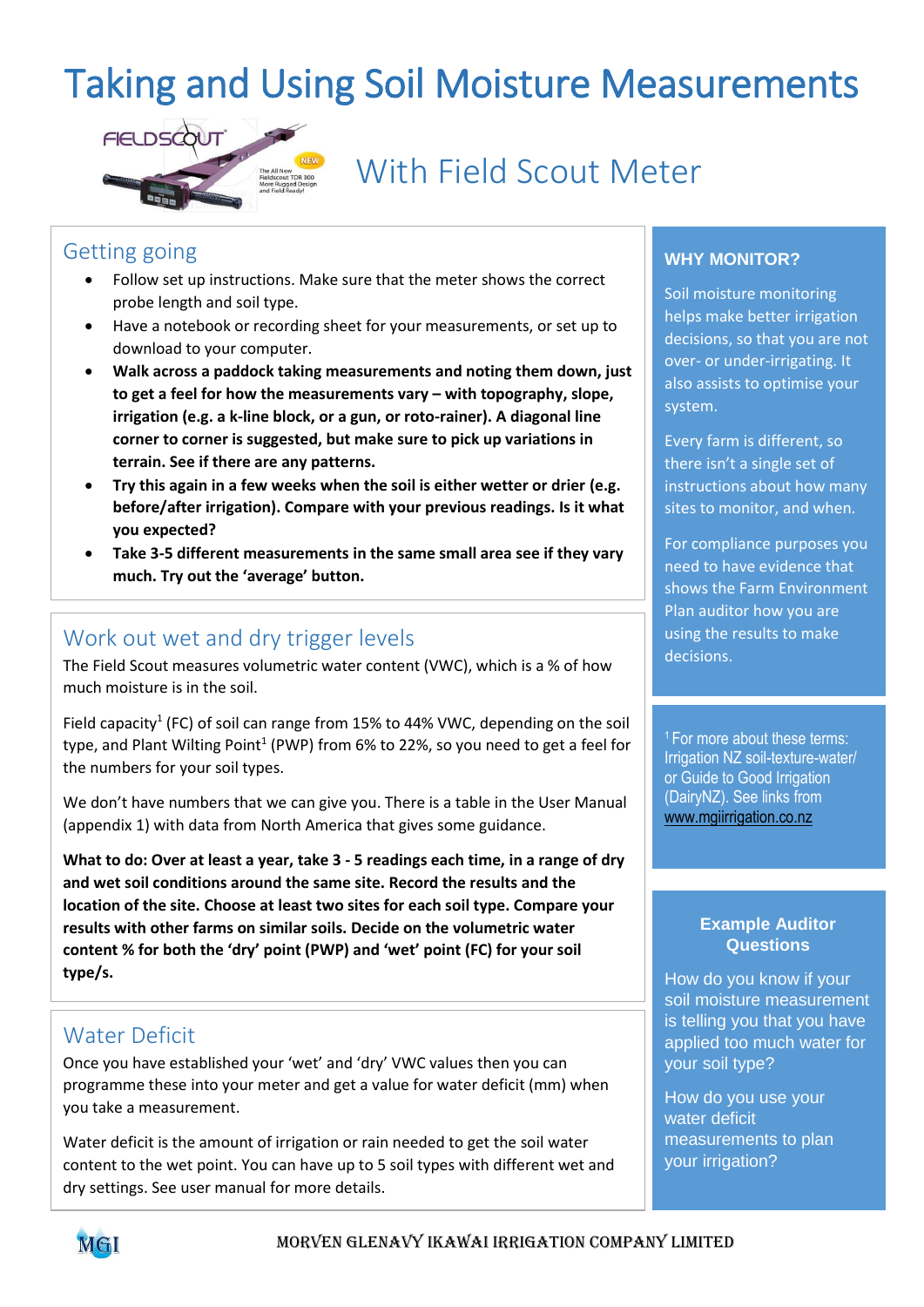## Making Decisions based on soil moisture measurements

You need to show that you are using your irrigation water wisely. More water isn't necessarily better. Take and record measurements regularly over the first season. If you have moveable irrigation, try to measure every time the irrigation is shifted on at least one block. Choose a block or blocks that you consider are representative of your irrigated area.

#### WHAT TO DO

Each day:

Measure and record soil moisture within the area that will be irrigated today

**A. Choose at least 2 different locations in different terrain e.g. in a gully and on main slope or where grass growth looks different**

Measure 4 locations within each pod – up and down the slope, not across

**B. Also take measurements on a recently irrigated run where the water has had 24 hours to soak in** 

Choose 2 locations, and take measurements, as above

**C. After the lowest run, measure 2-3 of the dampest spots at the foot of the block.** 

If these are very wet (above field capacity) review location, spacing etc. of runs on lower slope



If the auditor asked these questions what explanation and evidence could you provide?

For any run (e.g. k-line):

- a) How do you know whether the amount of water that you have been applying filled the soil but didn't get to field capacity?
- b) What would you do if the soil moisture was above field capacity?
- c) What would you do if the soil was still very dry in large areas?

#### Good answer

I did some probe tests within the area watered 24 hours previously and in areas about to be watered, choosing a range of locations (e.g. higher/lower areas, different soils). Here are the results. I made decision xxxxx based on this information

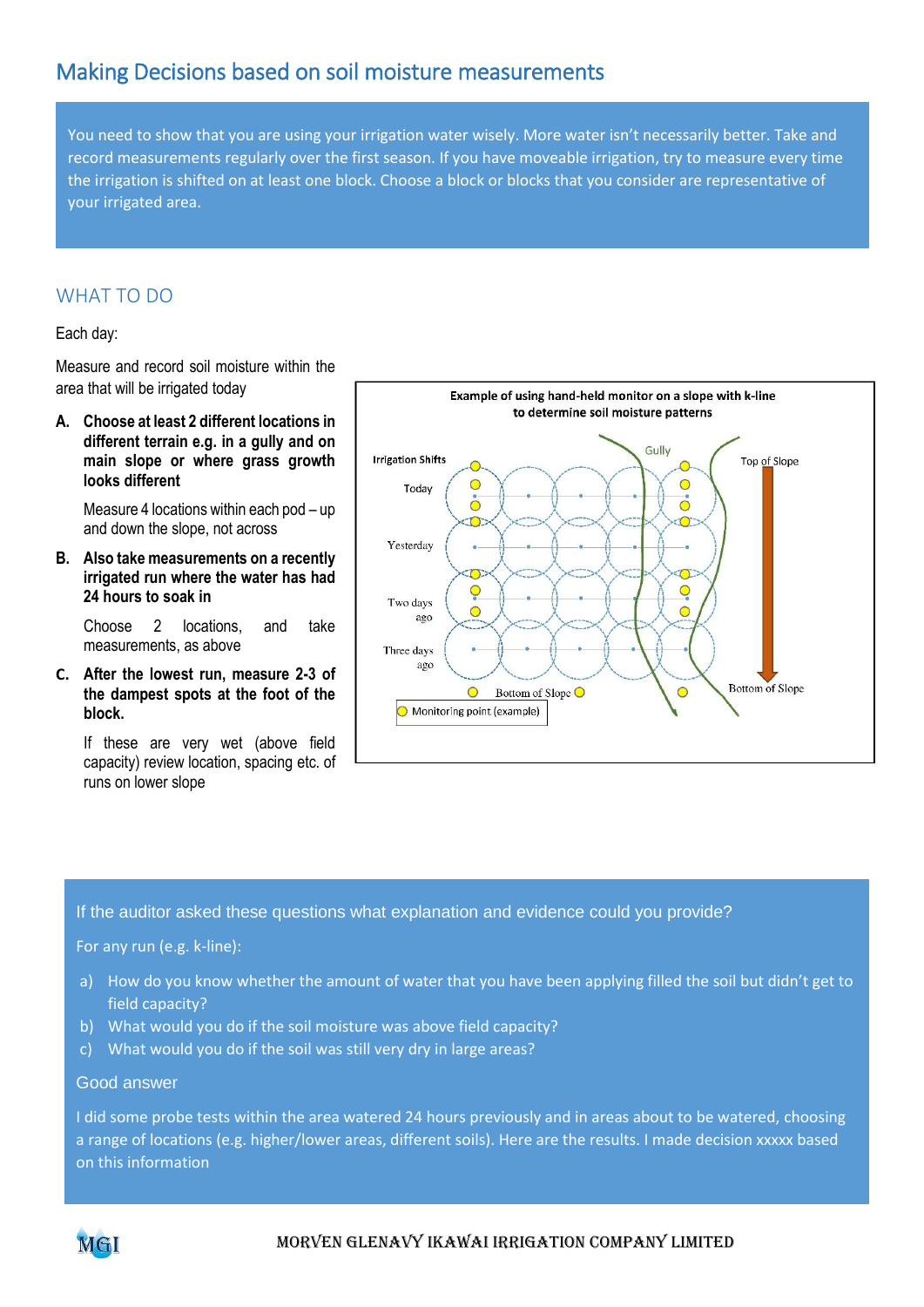| Soil Moisture Results Example only |                      |               |                         |                             |
|------------------------------------|----------------------|---------------|-------------------------|-----------------------------|
| Date                               | <b>Site location</b> | Probe<br>size | Water<br>content<br>(%) | <b>Notes</b>                |
| 31/08/2015                         | Paddock 33 NW        | med           | 40                      | Soil Very wet               |
| 31/08/2015                         | Paddock 33 SW        | med           | 38                      | Soil Very wet               |
| 1/10/2015                          | Paddock 33 NW        | med           | 30                      | Soil drying out             |
| 1/10/2015                          | Paddock 33 SW        | med           | 30                      | Soil drying out             |
| 20/10/2015                         | Paddock 33 NW        | med           | 25                      | Need to irrigate if no rain |
| 20/10/2015                         | Paddock 33 SW        | med           | 22                      | Need to irrigate if no rain |
|                                    |                      |               |                         |                             |

This is an example of a recording sheet.

You can get a blank copy of this (word document or spreadsheet) at: [www.mgiirrigation.co.nz.](http://www.mgiirrigation.co.nz/)

You may prefer to keep a notebook and pen with your meter.

# After one or two seasons - where to from here?

Over the first couple of seasons that you use the Field Scout you should be able to develop a longer term monitoring and recording programme so that you can optimise your irrigation system, and minimise over- and underwatering. One objective will be to show that your irrigation does not allow soil moisture in plant root zone to exceed Field Capacity<sup>1</sup>.

When you consider long term monitoring, you may also want to think about other soil moisture measurement systems that could work for your property.

The hand-held probe is good for taking measurements over wide areas as you can easily shift it around. However, it is not so good for measurements over time, as you have to manually repeat the job each time you want new information. Note that it measures about 3 cm around the length of the probes.

Buried soil moisture sensors are better for taking measurements over time, as they record continuously, but only measure at a specific site. Each measurement is over a wider depth and area than a single probe measurement.

Neutron probes are also located at pre-determined sites. A contractor manages the whole process and provides both the data and irrigation recommendations. You can also get a contractor to manage your buried sensors and provide the information.

More information on soil moisture monitoring options or how to buy a 'Field Scout':

**Contact** 

Judith Neilson MGI Environmental Manager

[judith@mgiirrigation.co.nz](mailto:judith@mgiirrigation.co.nz)

Telephone: 0275 22 33 54

Or go to www.mgiirrigation.co.nz



June 2015